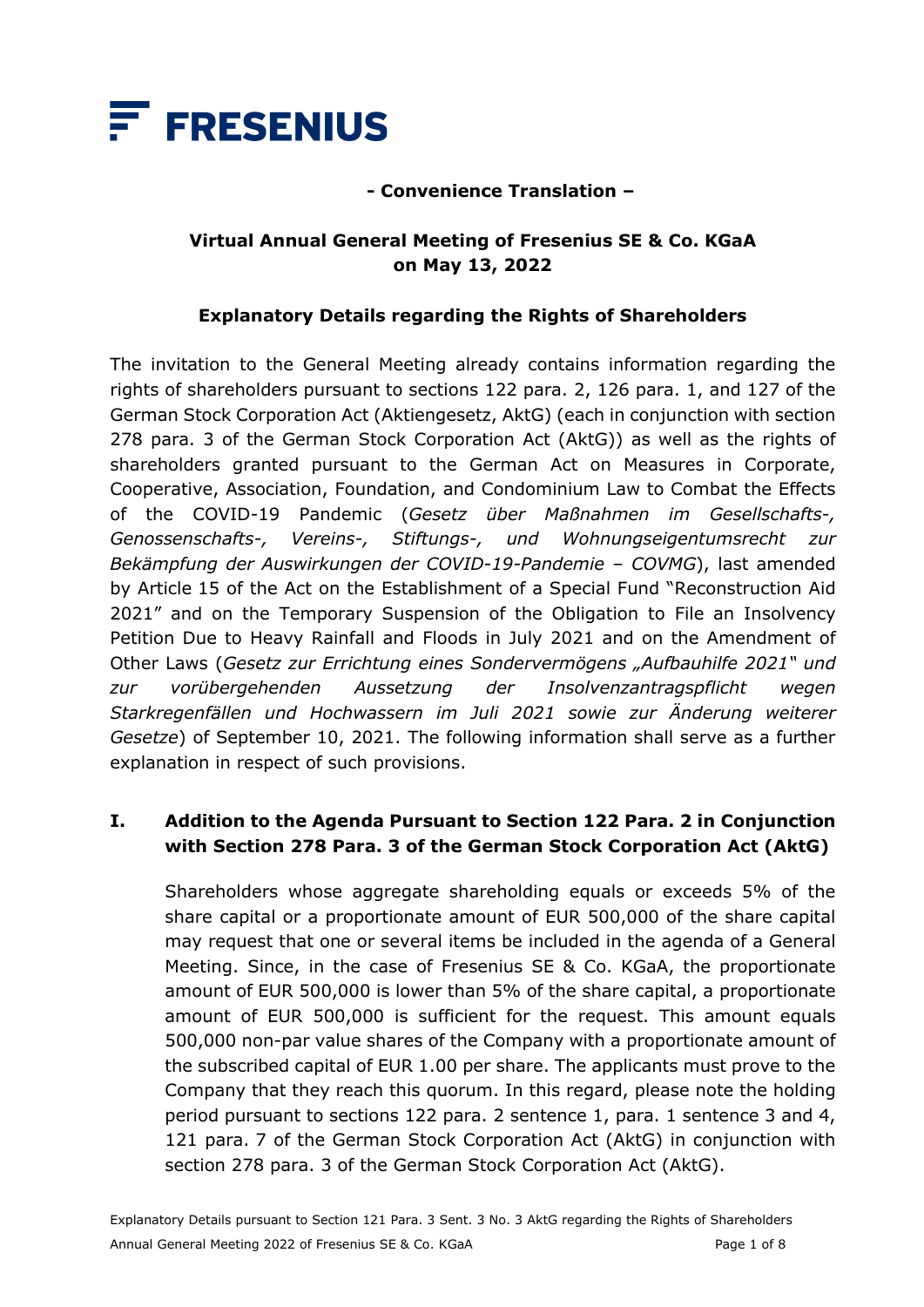

The request for an addition to the agenda shall be directed in writing to:

Fresenius SE & Co. KGaA The Management Board of the General Partner Fresenius Management SE Attn. Dr. Sebastian Biedenkopf Else-Kröner-Straße 1 61352 Bad Homburg v.d.H.

The request must be received by the Company at the above-mentioned address at least 30 days prior to the General Meeting. Thus, the last permissible day of receipt is April 12, 2022, 24:00 CEST (= 10 p.m. UTC). Each new item must be substantiated or accompanied by a proposal for resolution.

Additions to the agenda which are to be published and have not already been published together with the convening notice will be published in the Federal Gazette (*Bundesanzeiger*) without undue delay following the receipt of the request and transmitted for publication to such media which are reasonably expected to disseminate the information in the entire European Union. Such additions to the agenda  $-$  as well as the admissible request for an addition itself – are also published on the Company's website, [https://www.fresenius.com/annual-general-meeting.](https://www.fresenius.com/annual-general-meeting)

These shareholder rights are based on the following provisions of the German Stock Corporation Act (AktG) (excerpts):

Section 122 para. 1 and para. 2 of the German Stock Corporation Act (AktG)

(1) A general meeting shall be convened if shareholders having an aggregate shareholding amounting to one-twentieth of the share capital request this in writing, stating the purpose and the reasons therefor; the request shall be directed to the Management Board. The articles of association may provide that the right to request calling of a general meeting shall require a different form and the holding of a lower portion of the share capital. Persons submitting a request must prove that they have held the shares for at least 90 days before the date the request is received and that they hold the shares until the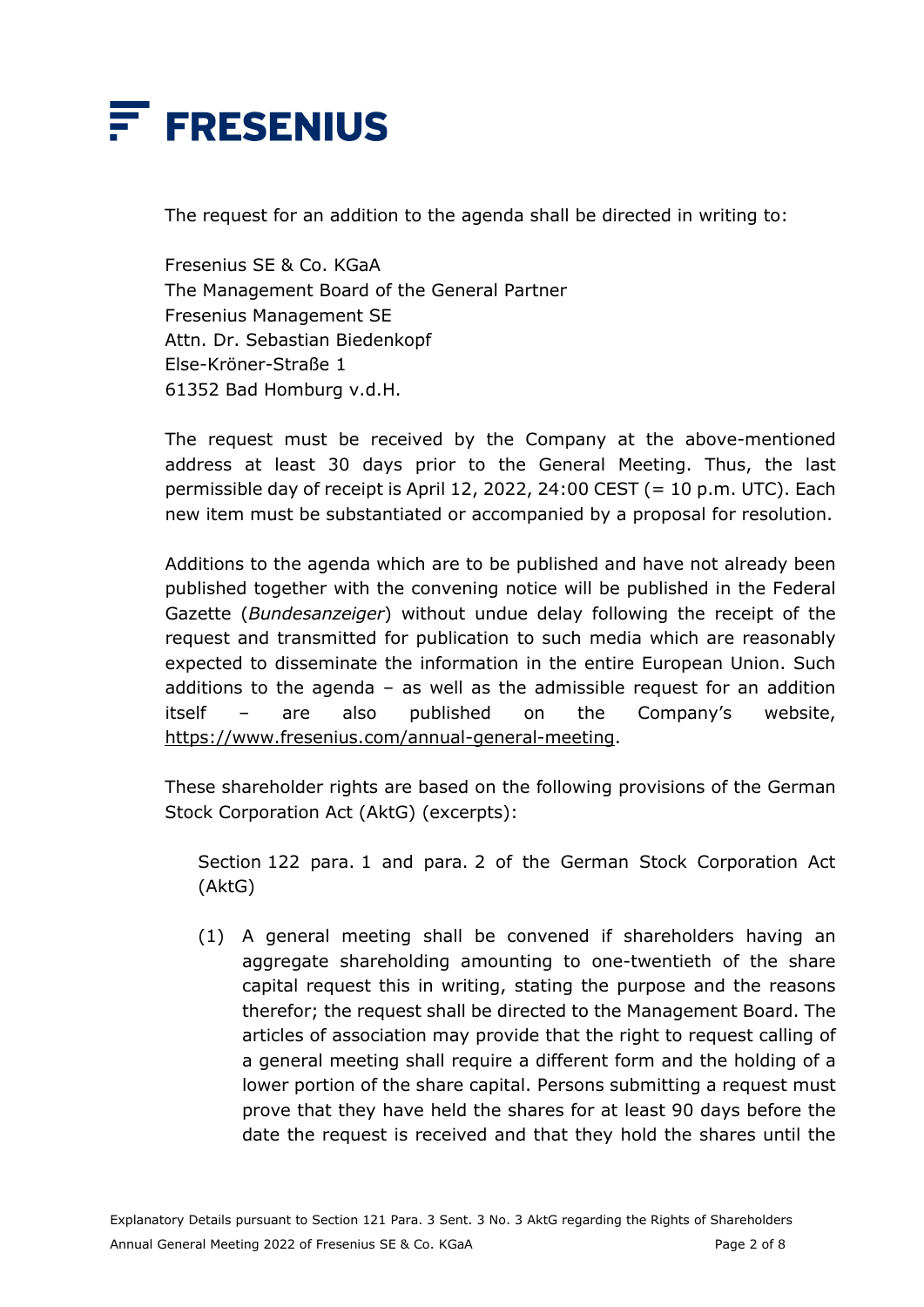

Management Board decides on the request. Section 121 para. 7 shall be applied accordingly.

(2) In the same way, shareholders with an aggregate shareholding of one-twentieth of the share capital or the proportionate amount of EUR 500,000 may request that items be put on the agenda and be published. Each new item must be substantiated or accompanied by a proposal for resolution. The request within the meaning of sentence 1 must have been received by the company at least 24 days, and in the case of listed companies at least 30 days, prior to the general meeting; for the purpose of calculating the above time period, the day of receipt shall not be counted.

Section 121 para. 7 of the German Stock Corporation Act (AktG)

For periods and deadlines counted backwards from the date of the general meeting, the day of the general meeting shall not be included in the calculation. Any move from a Sunday, Saturday or public holiday to a preceding or subsequent business day shall not be possible. Sections 187 to 193 of the German Civil Code (BGB) shall not be applied accordingly. In case of non-listed companies, the articles of association may determine a different calculation of the period.

### **II. Motions and Election Proposals by Shareholders Pursuant to Sections 126 para. 1 and 127 of the Stock Corporation Act (AktG) in Conjunction with Section 278 para. 3 of the Stock Corporation Act (AktG)**

Furthermore, shareholders can submit countermotions to Management Board and/or Supervisory Board proposals regarding items on the agenda as well as election proposals to elect Supervisory Board members or auditors. Countermotions (including reasons) and election proposals are to be sent exclusively to

Fresenius SE & Co. KGaA Investor Relations & Sustainability Else-Kröner-Straße 1 61352 Bad Homburg v.d.H. Email: [ir-fre@fresenius.com](mailto:ir-fre@fresenius.com)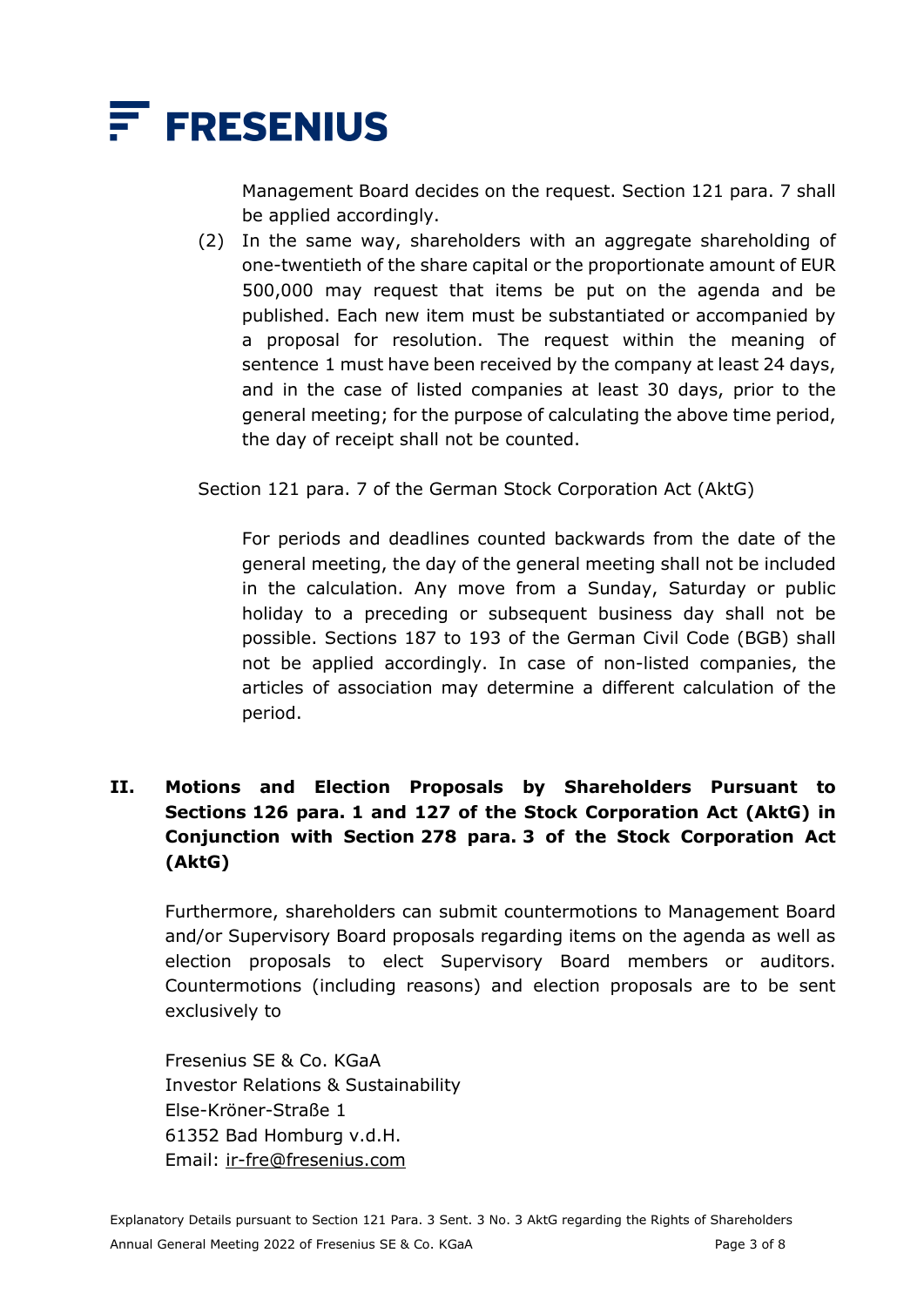

We will publish corresponding countermotions and election proposals of shareholders that are to be made accessible, including the name and residence/registered offices of the shareholder, as well as the reasons that are to be made accessible and, if applicable, supplemented in accordance with section 127 sent. 4 of the Stock Corporation Act (AktG), at the internet address <https://www.fresenius.com/annual-general-meeting> immediately following receipt. Countermotions and election proposals relating to the items on the agenda which are received at the above address by April 28, 2022, 24:00 CEST (= 10 p.m. UTC) will be taken into account. Any statements of opinion provided by Management will also be published at the above Internet address.

A counter motion and the grounds therefor do not need to be made available if one of the exclusions pursuant to section 126 para. 2 of the German Stock Corporation Act (AktG) in conjunction with section 278 para. 3 of the German Stock Corporation Act (AktG) exists. The provisions of section 126 para. 2 German Stock Corporation Act (AktG) read as follows:

- (2) A counter motion and the grounds therefore do not need to be made available where
	- 1. the Management Board would become criminally liable by reason of making available the counter motion and the grounds therefor,
	- 2. the counter motion would result in a resolution of the general meeting which is illegal or violates the articles of association,
	- 3. the grounds contain statements which are manifestly false or misleading in material respects or which are libellous,
	- 4. a counter motion of such shareholder based on the same facts has already been made available regarding a general meeting of the Company pursuant to section 125,
	- 5. the same counter motion of such shareholder on essentially identical grounds has already been made available pursuant to section 125 in respect of at least two general meetings of the company within the past five years and at such general meetings less than one-twentieth of the share capital represented voted in favour of such counter motion,
	- 6. the shareholder indicates that he will neither attend nor be represented at the general meeting, or
	- 7. the shareholder failed within the past two years at two general meetings to make or cause to be made on his behalf a counter motion communicated by him.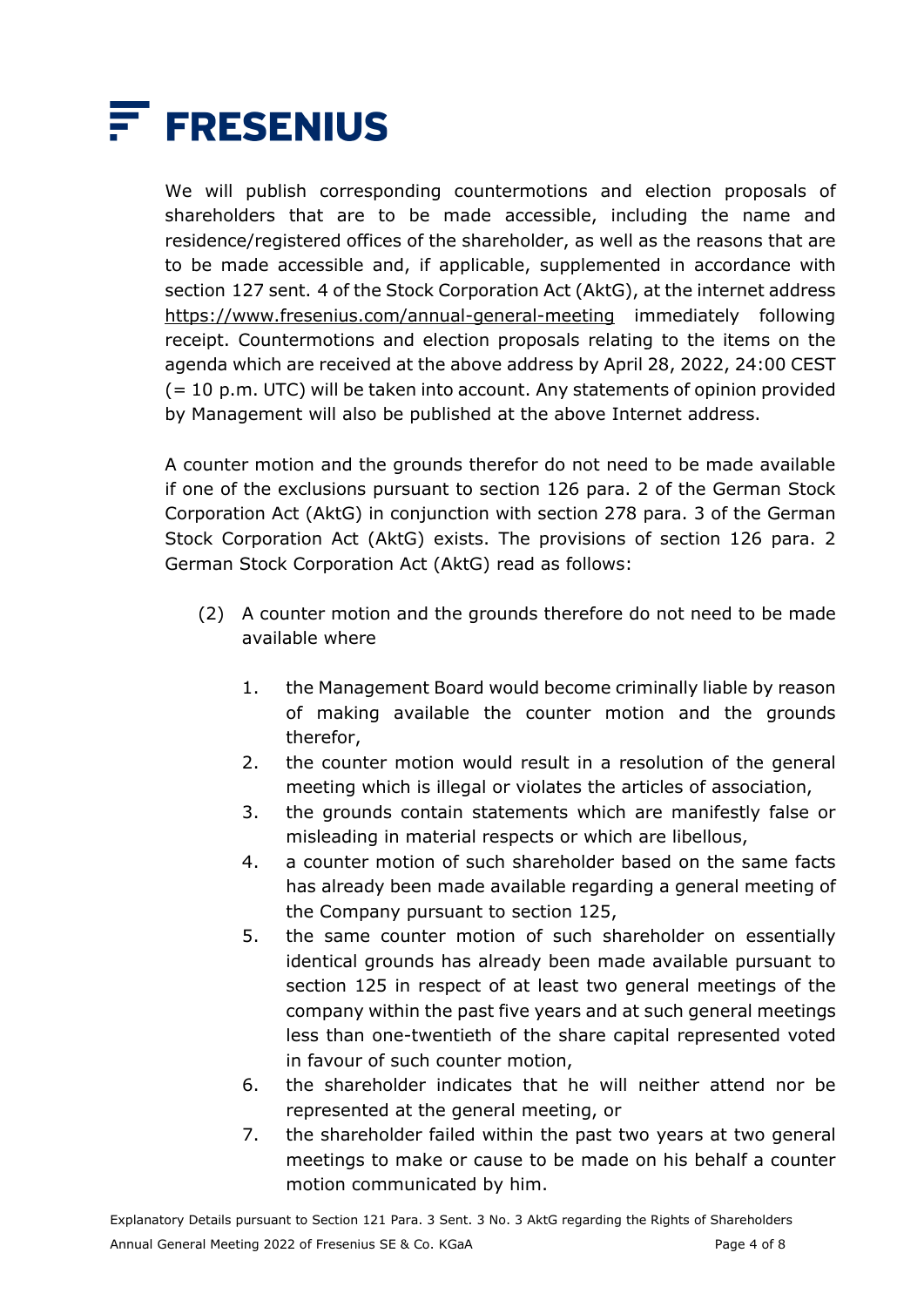

The statement of grounds do not need to be made available if it exceeds a total of 5,000 characters.

Pursuant to section 126 para. 3 of the German Stock Corporation Act (AktG) in conjunction with section 278 para. 3 of the German Stock Corporation Act (AktG) the general partner may combine several counter motions and their statements of grounds if several shareholders make counter motions in respect of the same subject matter to be resolved.

The above explanations apply accordingly to election proposals regarding a member of the Supervisory Board or an external auditor to be elected at the General Meeting (section 127 of the German Stock Corporation Act (AktG) in conjunction with section 278 para. 3 of the German Stock Corporation Act (AktG). Shareholders do not have to provide a statement of grounds for election proposals. Election proposals do not have to be made available in the cases provided for in section 126 para. 2 of the German Stock Corporation Act (AktG) and if they do not contain the information pursuant to section 124 para. 3 sent. 4 and section 125 para. 1 sent. 5 of the German Stock Corporation Act (AktG) in conjunction with section 278 para. 3 of the German Stock Corporation Act (AktG). Accordingly, an admissible proposal for the election of a natural person has to contain the name, the exercised profession and the place of residence of the nominee, in case of a proposal for the election of a company the corporate name and registered office (section 124 para. 3 sentence 4 of the German Stock Corporation Act (AktG) in conjunction with section 278 para. 3 of the German Stock Corporation Act (AktG). Furthermore, in case of an election of members of the Supervisory Board, information on their membership in other supervisory boards the constitution of which is required by law has to be added; information on their membership in comparable domestic and foreign supervisory bodies of business undertakings should be added (section 125 para. 1 sentence 5 of the German Stock Corporation Act (AktG) in conjunction with section 278 para. 3 of the German Stock Corporation Act (AktG).

Shareholder motions or election proposals which are to be made accessible pursuant to secs. 126, 127 of the Stock Corporation Act (AktG) shall be deemed to have been submitted to the Virtual Annual General Meeting pursuant to section 1 para. 2 sent. 3 of the COVMG if the identity of the shareholder making the motion or submitting the election proposal is duly verified and the same is registered for the Virtual Annual General Meeting.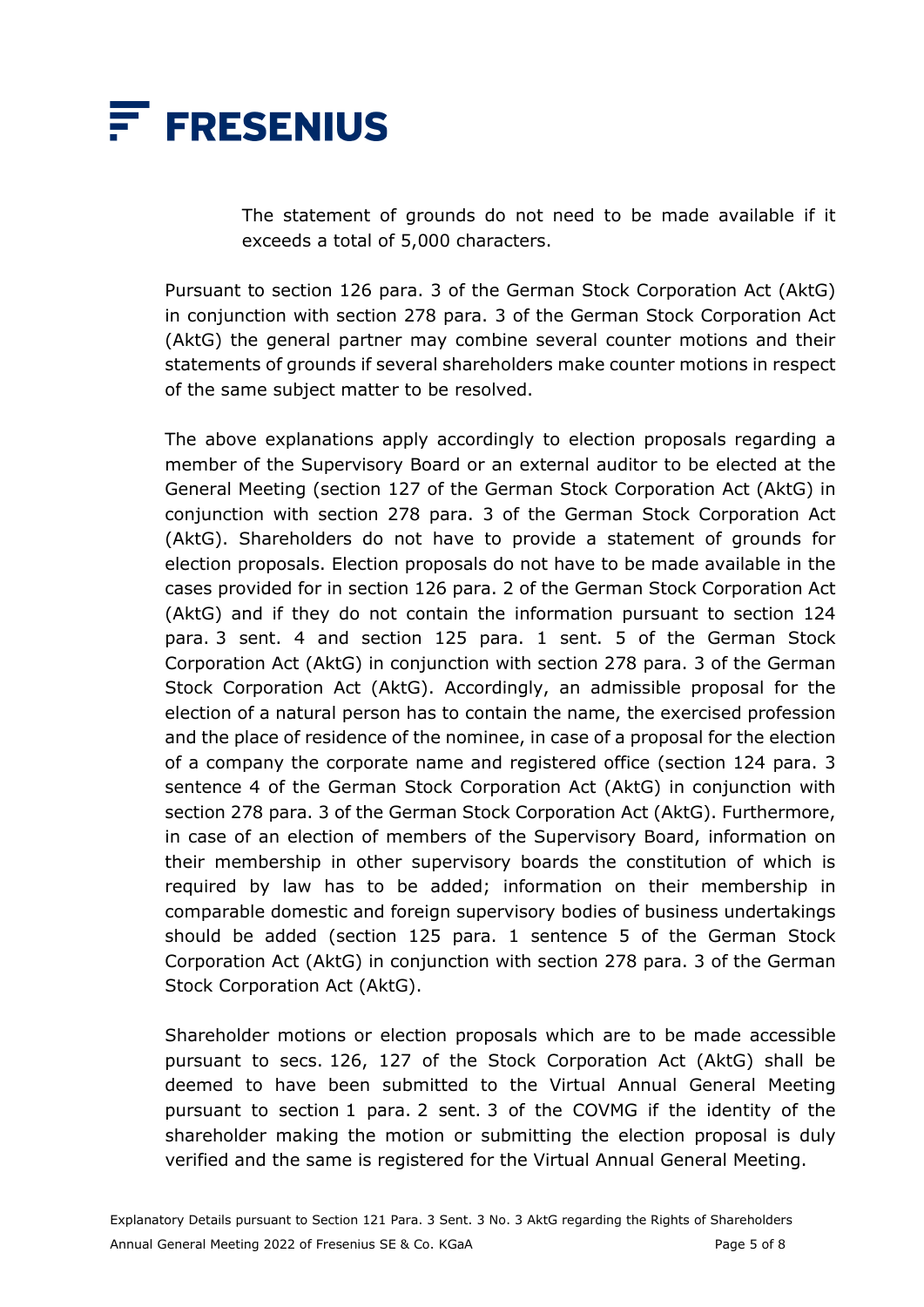

The above shareholder rights are based on the following provisions of the German Stock Corporation Act (AktG) and of the COVMG (in addition to the provisions of section 126 para. 2 German Stock Corporation Act (AktG) which have already been cited above):

Section 126 para. 1 and 3 of the German Stock Corporation Act (AktG)

- (1) Motions by shareholders, including the shareholder's name, a statement of grounds for the motion and any comments of the Management, are to be made available to the relevant persons to be notified in accordance with section 125 para. 1 to 3 German Stock Corporation Act (AktG) under the conditions set forth therein, provided that the shareholder has sent to the relevant address stated in the convening notice a counter motion against a proposal of the Management Board and the supervisory board with respect to a particular item of the agenda, including a statement of grounds for the counter motion, no later than 14 days prior to the general meeting of the company. For the purposes of calculating such time period, the day of receipt shall not be counted. In the case of listed companies, the aforementioned information must be made available on the website of the company. Section 125 para. 3 shall apply mutatis mutandis.
- (3) If several shareholders make counter motions in respect of the same subject matter to be resolved, the Management Board may combine such counter motions and the respective statements of grounds.

Section 127 sentences 1 to 3 of the German Stock Corporation Act (AktG)

Section 126 shall apply analogously to a proposal by a shareholder for the election of members of the supervisory board or external auditors. Such proposal need not be substantiated. The Management Board is under no obligation to make available the proposal unless it contains the information required under section 124 para. 3 sentence 4 and section 125 para. 1 sentence 5.

Section 1 para. 2 sent. 3 of the COVMG:

(2) […]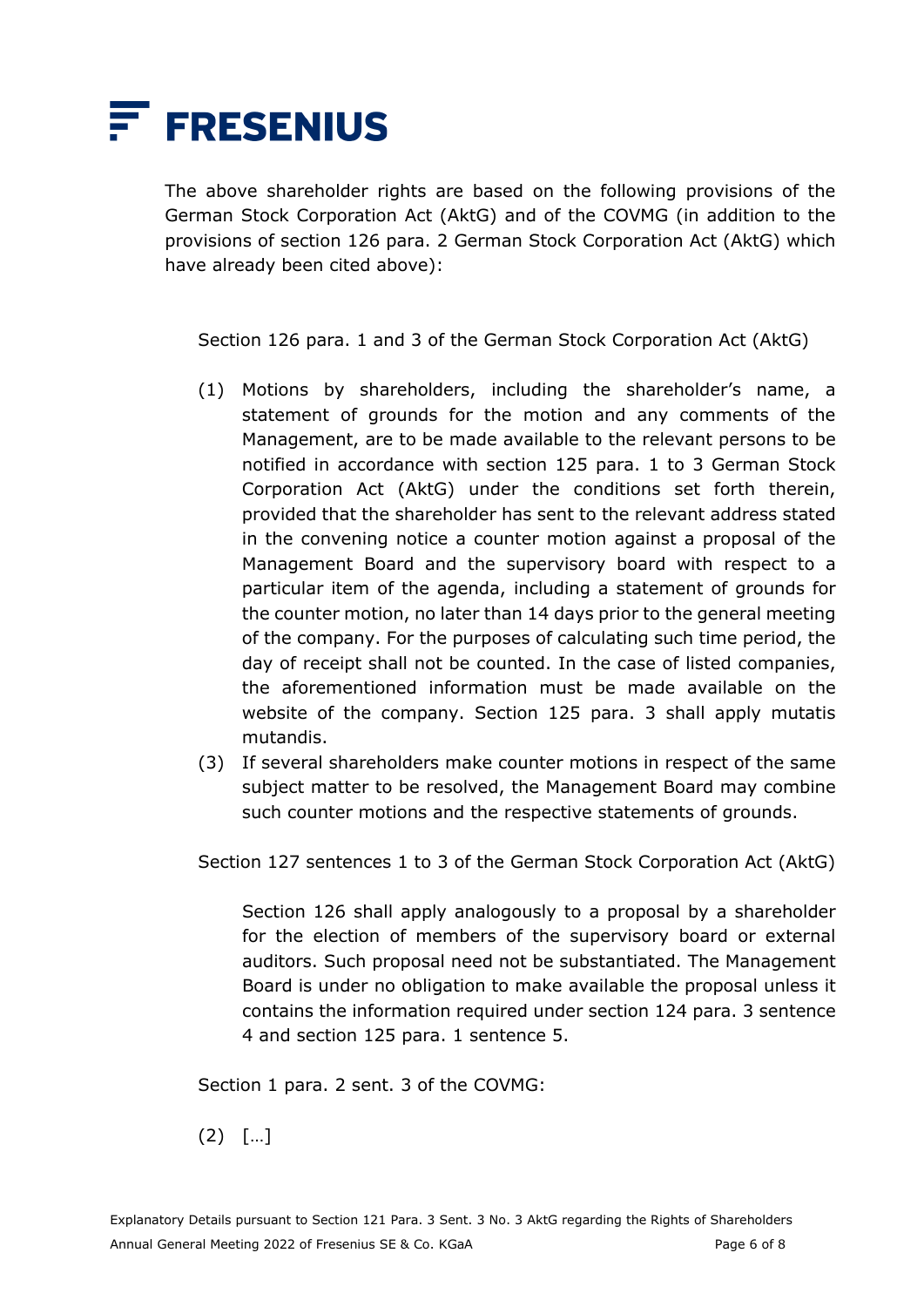

Shareholder motions or election proposals which are to be made accessible pursuant to secs. 126, 127 of the Stock Corporation Act (AktG) shall be deemed to have been submitted to the virtual annual general meeting if the identity of the shareholder making the motion or submitting the election proposal is duly verified and the same is registered for the virtual annual general meeting.

### **III. Right of Shareholders to Ask Questions**

Subject to correct registration for this year's Virtual Annual General Meeting, shareholders will be given the opportunity to ask questions via electronic communication (section 1 (2) sent. 1 no. 3, sent. 2 of the COVMG).

With the consent of the Supervisory Board of Fresenius SE & Co. KGaA, the General Partner, Fresenius Management SE, has decided that questions must be submitted via electronic communication no later than one day prior to the Annual General Meeting (section 1 (2) sent. 2 half-sent. 2, (8) sent. 1 of the COVMG). This means that questions must be received no later than May 11, 2022, 12:00 a.m. CEST, using the password-protected shareholder portal located at

#### <https://www.fresenius.com/annual-general-meeting>

Shareholders can find the necessary login credentials for the shareholder portal on the voting card that will be sent by post. In your own interest, please contact your depositary bank as early as possible to ensure early registration and timely receipt of the voting card.

The General Partner, Fresenius Management SE, represented by its Management Board, shall decide at its own dutiful and free discretion how to answer the questions (section 1 (2) sent. 2 half-sent. 1 of the COVMG).

The above shareholder right is based on the following provisions of the COVMG:

Section 1 para. 2 sent. 1 no. 3, sent. 2 of the COVMG:

(2) The Management Board may decide that the General Meeting is held without the physical presence of the shareholders or their proxies as a virtual annual general meeting, provided that